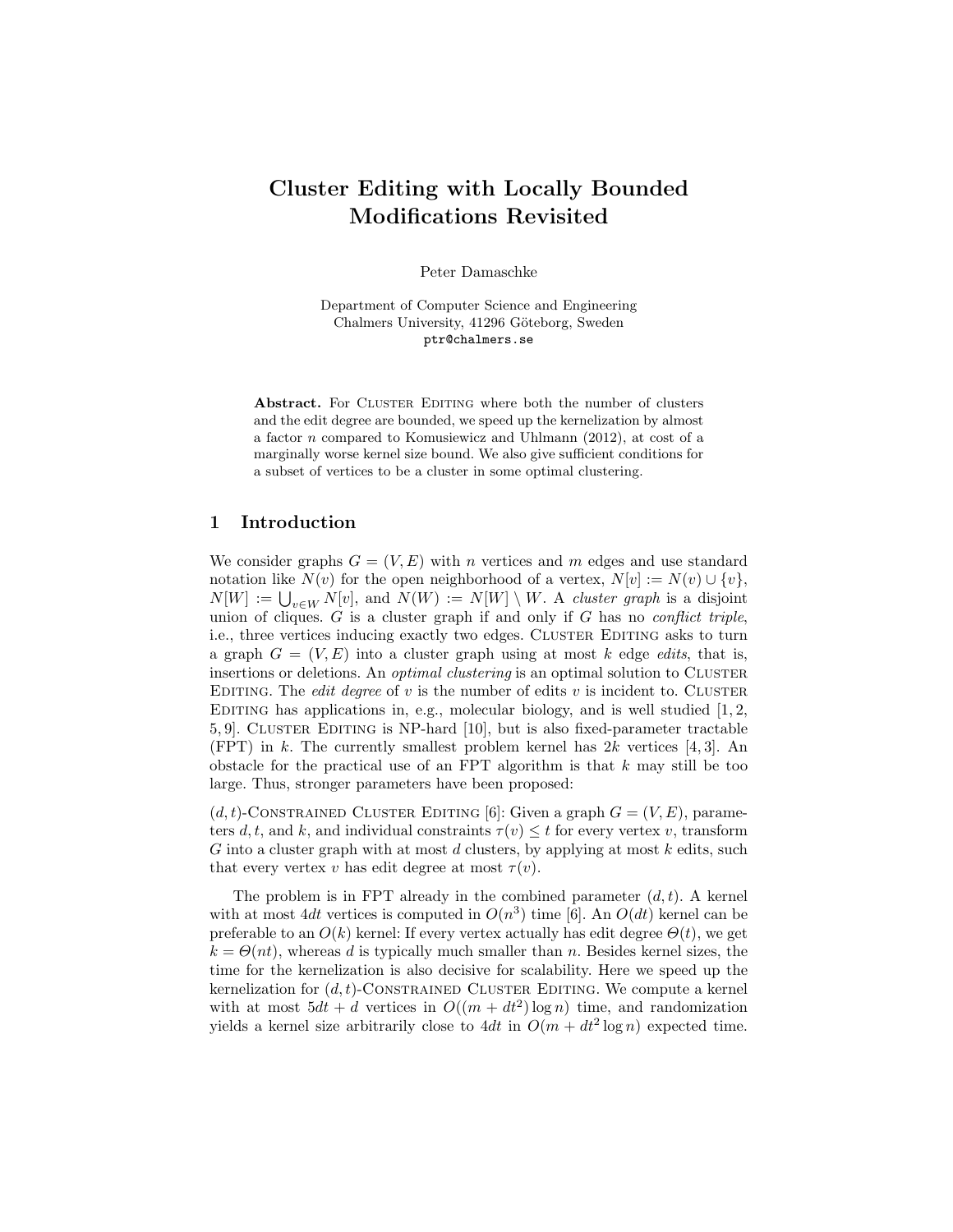Note that  $m = O(n^2)$ , and  $dt < n$  can be assumed. Hence our time is within  $O(n^2 \log n)$ , with a sliightly worse kernel size bound. This appears to be a good deal. Moreover,  $O((m+dt^2) \log n)$  is within a logarithmic factor of the size (edge number m) of the graph. Namely, assuming  $dt < n$ , we have  $dt^2 < nt < n^2/d$ , and a graph of d disjoint cliques has  $\Omega(n^2/d)$  edges. Another difference to [6] is that the "old" reduction rules are only based on the  $(d, t)$ -constraints, whereas we find edit-optimal clusters, as defined below.

**Definition 1.** In a graph  $G = (V, E)$ , a subset  $C \subseteq V$  is an edit-optimal cluster if G has an optimal solution to CLUSTER EDITING where  $C$  is one of the clusters.

The value of this notion is the following: Once some  $C$  is recognized as editoptimal, we can safely split off C and work on  $G - C$  in order to solve CLUSTER EDITING on  $G$ . Of course, we cannot expect a polynomial algorithm to recognize edit-optimal clusters, because iterated application would solve CLUSTER EDIT-ING in polynomial time. Therefore we quest for *sufficient* conditions  $\pi$ : If some C satisfies  $\pi$ , then C is edit-optimal. Ideally,  $\pi$  should be both efficient and not too restrictive. Here is a known example of a condition  $\pi$  used in a kernelizations: Let  $\gamma(C)$  be the number of edges between C and  $G-C$ , and let  $\delta(C)$  be the number of non-edges in C. If some  $v \in C$  satisfies  $N[v] = C$ , and  $2\delta(C) + \gamma(C) < |C|$ , then C is edit-optimal [3]. This inequality relates the total number of edits to  $|C|$ . Here we will add further conditions  $\pi$  that relate only the edit degrees and list edge coloring numbers to  $|C|$ . Note that we only study the combinatorial side. Further research could deal with algorithmic implications, e.g., the complexity of recognizing such edit-optimal clusters, and perhaps smaller kernels.

Pointing out optimal clusters in parts of a large graph can be more appropriate than computing an optimal clustering of the entire graph. For instance, it has been observed [7] that large social networks tend to consist of a core that lacks a clear clustering structure, and a periphery containing clusters, which are "exotic" groups that are highly connected but have little external interaction.

#### 2 Faster Kernelization

**Definition 2.** Let  $C \subset V$  be a vertex set in a graph  $G = (V, E)$ . The edit degree of  $v \in C$  is the number of edits incident to v when we split off C as a cluster. The edit degree of  $C$  is the maximum edit degree of the vertices in  $C$ .

**Lemma 1.** Let  $v$  be any fixed vertex, and  $g$  the degree of  $v$ . Assume that some cluster  $C \ni v$  with edit degree at most t exists. Let  $c := |C|$ , and let  $m(C)$  denote the number of edges incident to C. If  $g > 4t$  or  $c \ge g > 3t$ , then C is uniquely determined, and we can compute C in  $O((m(C) + t^2) \log c)$  time.

*Proof.* Define  $x := |N(v) \setminus C|$  and  $y := |C \setminus N(v)|$ . Since  $v \in C$  is incident to at most t edits, we have  $x + y \leq t$ . Also note that  $|C \cap N(v)| = g - x = c - y$ .

Every vertex  $u \in C$  is incident to at most t non-edges in C, hence u has at least  $g - t - x$  neighbors in  $N(v)$ , even in  $C \cap N(v)$ . Every vertex  $u \notin C$  has at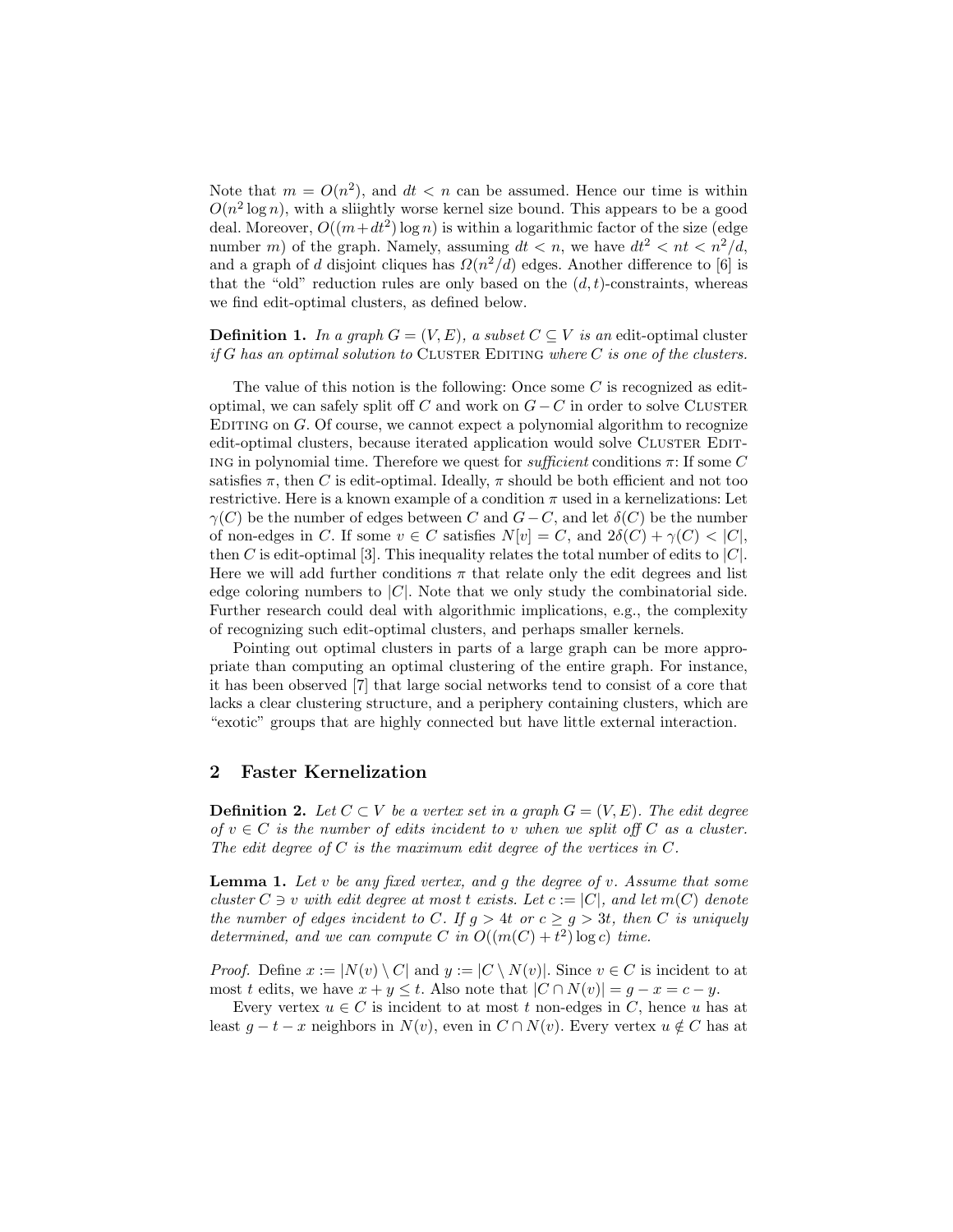most  $t + x$  neighbors in  $N(v)$  (namely, at most t in  $C \cap N(v)$ , and at most x in  $N(v)\backslash C$ . In the case  $g > 4t$  we have  $t+x \leq 2t < g/2 = g-g/4-g/4 \leq g-t-x$ . In the case  $c \ge g > 3t$  (hence  $x \le y$  and  $x \le t/2$ ) we have  $t + x \le t + (x+y)/2 \le$  $t + t/2 = 3t/2 < g/2 \le g - 3t/2 \le g - t - t/2 \le g - t - x$ . Thus, by comparing  $|N(u) \cap N(v)|$  with  $g/2$  we can decide whether  $u \notin C$  or  $u \in C$ , in these two cases. We refer to this comparison as the threshold test for u. It also follows that  $C \ni v$  with edit degree at most t is uniquely determined in the mentioned cases.

Next we show how to calculate  $C$ , or recognize that  $v$  is in no cluster with edit degree at most t. Since  $|C \setminus N(v)| \leq t$ , every vertex in C can have at most 2t neighbors outside  $N(v)$ .

*Phase 1:* We do the threshold test for all  $u \in N(v)$  as follows. We traverse the adjacency list of every such u and check for each neighbor of u whether it also belongs to  $N(v)$ . Actually we can stop as soon as (i)  $g/2$  neighbors in  $N(v)$ or (ii)  $2t + 1$  neighbors outside  $N(v)$  are found, or (iii) the end of u's adcacency list is reached. In case (i) and (iii) we know  $u \in C$  and  $u \notin C$ , respectively. In case (ii),  $v$  is in no cluster with edit degree at most  $t$ . Using a dictionary for  $N(v)$ , membership of a vertex in  $N(v)$  can be tested in  $O(\log g)$  time.

*Phase 2:* We also find the at most t vertices of  $C \setminus N(v)$  as follows. Since they all have neighbors in  $C \cap N(v)$ , it suffices to do the threshold test for the  $O(ct)$  vertices in  $N(C \cap N(v))$  only. More precisely, we traverse the adjacency lists of all vertices in  $C \cap N(v)$  again and count how often every vertex  $u \notin N(v)$ appears there. According to our threshold test, we have  $u \in C$  if and only if u is met at least  $q/2$  times. Each time a vertex u is met, u can be retrieved (for incrementing its count) in  $O(\log c + \log t)$  time.

All edges in the adjacency lists of vertices  $u \in C \cap N(v)$ , processed in Phase 1, are incident to C. We also have to deal with vertices  $u \in N(v) \setminus C$ , but there are at most t of them, and in each of their lists we consider at most  $(t-1) + (2t+1)$ edges which are not incident to C: those ending in  $N(v) \setminus C$  again, and at most  $2t + 1$  edges ending outside  $N(v)$ . (After that we can stop, as we saw above.) All edges in the lists processed in Phase 2 are also incident to C. Hence  $O(t^2)$ processed edges are not indicent to C. Since  $q = O(c)$  and  $t = O(c)$ , each of  $\log g$ ,  $\log c$ ,  $\log t$  is  $O(\log c)$ , thus every edge is processed in  $O(\log c)$  time.  $\Box$ 

**Theorem 1.** We can compute a kernel for  $(d, t)$ -CONSTRAINED CLUSTER EDIT-ING with at most  $5dt + d$  vertices in  $O((m + dt^2) \log n)$  time.

*Proof.* As long as there exists some vertex v of degree  $q > 4t$  we apply Lemma 1 to find  $C \ni v$  with edit degree at most t. If no such C exists, the problem instance has no solution. If C exists, it is uniquely determined due to Lemma 1. We check whether the individual degree constraints  $\tau(u)$  are satisfied by all  $u \in C$ , remove C and all incident edges, and reduce the individual degree constraints of vertices outside C by the respective numbers of adjacent vertices in C. If the test in C fails or a constraint drops below zero, the instance has no solution. By iteration we get rid of all vertices of degree above  $4t$ , and every set C we have obtained must be a cluster in any valid solution. Any vertex of degree  $g \leq 4t$  must belong to a cluster of size  $c \leq 5t + 1$ , since  $c \leq g + t + 1$  holds in general. Since at most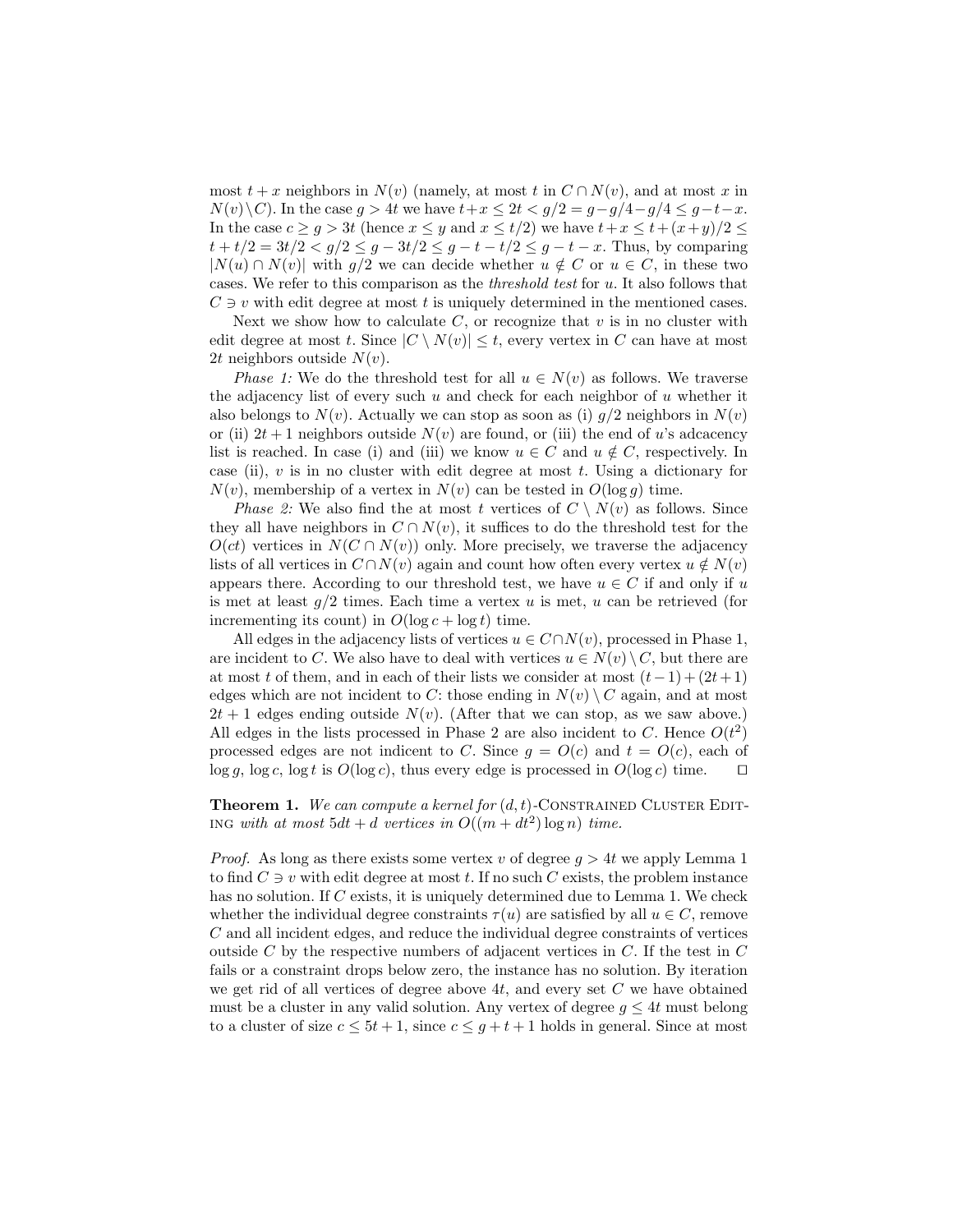d clusters are allowed, there remain at most  $5dt + d$  vertices, or we know that there is no solution. By Lemma 1, every cluster C is found in  $O((m(C)+t^2) \log c)$ time. Since edges incident to some C are processed only once, the  $m(C)$  terms sum up to at most m. The  $t^2$  term appears at most d times.

This kernel consists of vertices of degree at most  $4t$  in at most  $d$  clusters of size at most  $5t + 1$ . Using Lemma 1 we can keep on trying vertices v with  $4t > q > 3t$ . If v belongs to a cluster of size  $c > q$  and edit degree t, this appears in a valid solution, by the same reasoning as in Theorem 1. However, trying all  $O(dt)$  vertices would require  $O((m+dt^3) \log c)$  time. This situation suggests the idea of picking  $v$  randomly. The following time bound holds with high probability, since the probability not to hit a large cluster decreases exponentially over time.

**Theorem 2.** We can compute a kernel for  $(d, t)$ -CONSTRAINED CLUSTER EDIT-ING with at most  $(4 + \epsilon)dt$  vertices in  $O((m + (1/\epsilon)dt^2) \log n)$  expected time.

#### 3 Sufficient Conditions for Edit-Optimal Clusters

**Theorem 3.** Every C with  $c := |C| \geq 5t$  is an edit-optimal cluster.

The proof replaces any clustering  $C_1, \ldots, C_d$  with  $C, C_1 \setminus C, \ldots, C_d \setminus C$  (splitting off  $C$  as a new cluster) and shows by bookkeeping arguments that the number of edits is not increased. – Compare Theorem 3 to condition  $2\delta(C)+\gamma(C)< c$ from [3]. We get that already  $t = O(c)$  is sufficient, whereas the total number of edits can be tc, and even quadratic in c. We also connect this result to Section 2. Suppose that we have computed a kernel for  $(d, t)$ -CONSTRAINED CLUSTER Editing, but we may also want to solve unrestricted Cluster Editing, because it might need fewer edits. The size bounds in Section 2 remain valid if we remove only those edit-optimal clusters C with  $c > 5t$ . This yields:

Corollary 1. If a graph has a clustering with at most d clusters, where every vertex has edit degree at most  $t$ , then we can compute a kernel for CLUSTER EDITING with at most 5dt vertices in  $O((m + dt^2) \log n)$  time.

Next we derive a further condition related to another graph problem:

LIST EDGE COLORING: Given a graph where every edge carries a list of suitable colors, paint every edge such that incident edges get distinct colors.

**Definition 3.** Given a vertex set  $C \subset V$  in a graph  $G = (V, E)$ , we define an auxiliary graph  $H(C)$  on vertex set  $N[C]$ , where the edges of  $H(C)$  are the nonedges in C and the cut edges between C and  $G - C$ , that is, the edits incident to C when we split off C as a cluster. Let every vertex  $s \in C$  represent a color.

**Theorem 4.** Consider the graph  $H(C)$ , colors corresponding to the vertices of C, and let  $s \in C$  be a suitable color for edge uv if and only if s is not adjacent to u, v in  $H(C)$ . Then the following condition is sufficient for C being an editoptimal cluster:  $H(C)$  admits a list edge coloring with the extra property that, if an edge e uses a vertex of edge f as its color, then edge f may not use a vertex of edge e as its color.